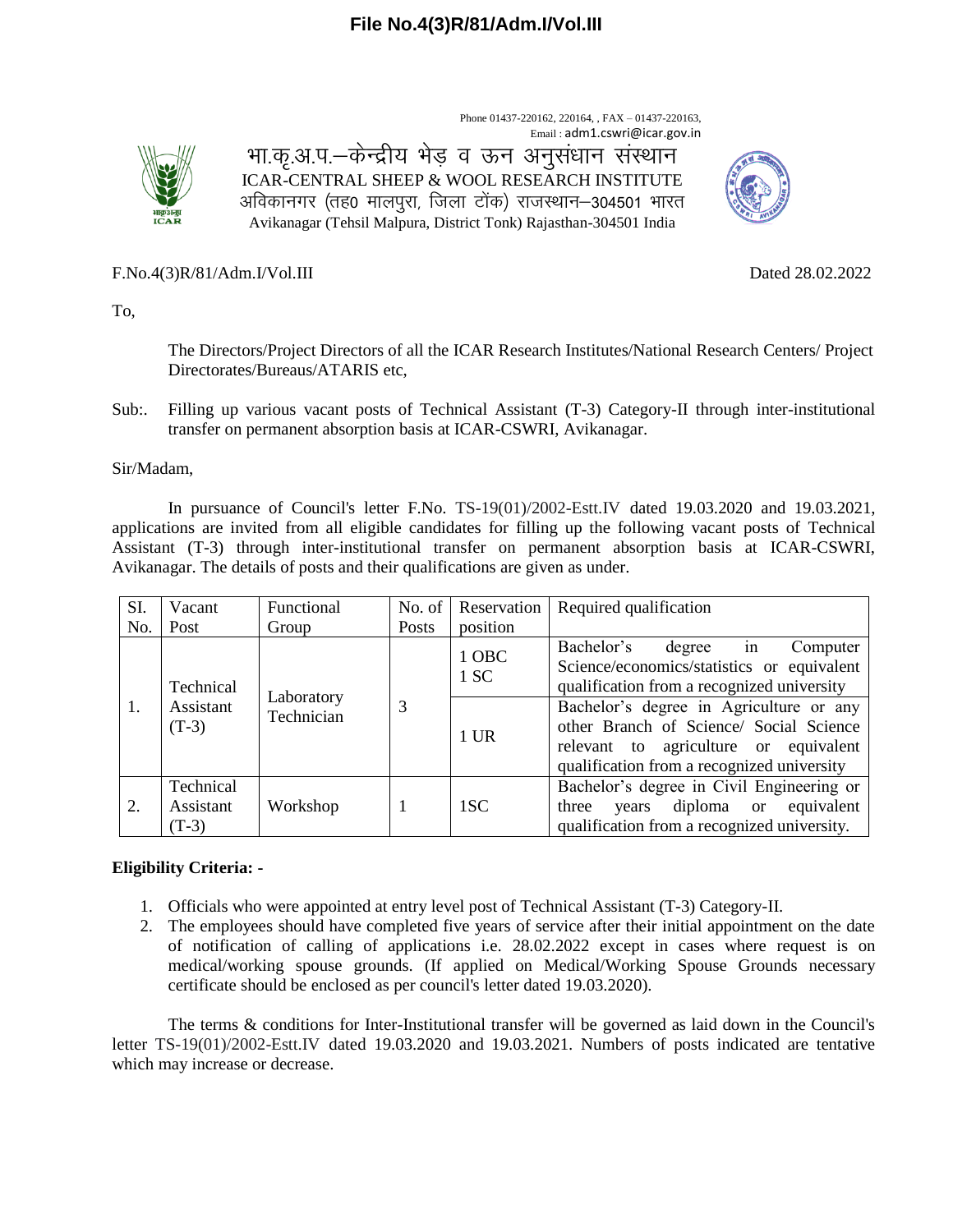# **File No.4(3)R/81/Adm.I/Vol.III**

It is requested that the vacancies may please be circulated amongst the eligible and desirous candidates working at your Institute/Regional Stations who fulfilled the requisite eligible conditions to enable them to apply for the same on the proforma given overleaf. Applications of only such candidate(s) who can be relieved immediately in the event of their selection for the above posts may please be forwarded alongwith following documents within 30 days from the date of issue of this circular:

- 1. Initial appointment letter for the post of Technical Assistant (T-3) issued by their respective Institutes.
- 2. APAR dossiers for the last five years.
- 3. Vigilance Clearance Certificate and Integrity Certificate.
- 4. A statement of major/minor penalty, if any, imposed on the applicant during the last five years.
- 5. Any other relevant document.

The applications should be addressed to the Chief Administrative Officer, ICAR-Central Sheep & Wool Research Institute, Avikanagar, Tehsil Malpura, District Tonk, Rajasthan - 304501 and email at adm1.cswri@icar.gov.in.

The last date of receipt of application is 21.03.2022 Applications received after the last date or otherwise incomplete are not likely to be considered. The Selection Committee/ the Director, ICAR CSWRI however, will reserve the right to accept/reject the applications without assigning reason thereof.

Yours faithfully

-Sd- (Suresh Kumar) Chief Administrative Officer

Encl: Proforma of application

Copy to:

- 1. The Project Director, DKMA, KAB-I, PUSA, New Delhi-110 012 with the request to upload on ICAR's website, e-office notice board and ICAR's Users email.
- 2. The Deputy Secretary (TS). ICAR, Krishi Bhawan, New Delhi-110 001.
- 3. The Incharge, AKMU with the request to upload on CSWRI website.
- 4. The PS to Director, ICAR-CSWRI, Avikanagar for information.
- 5. Guard file.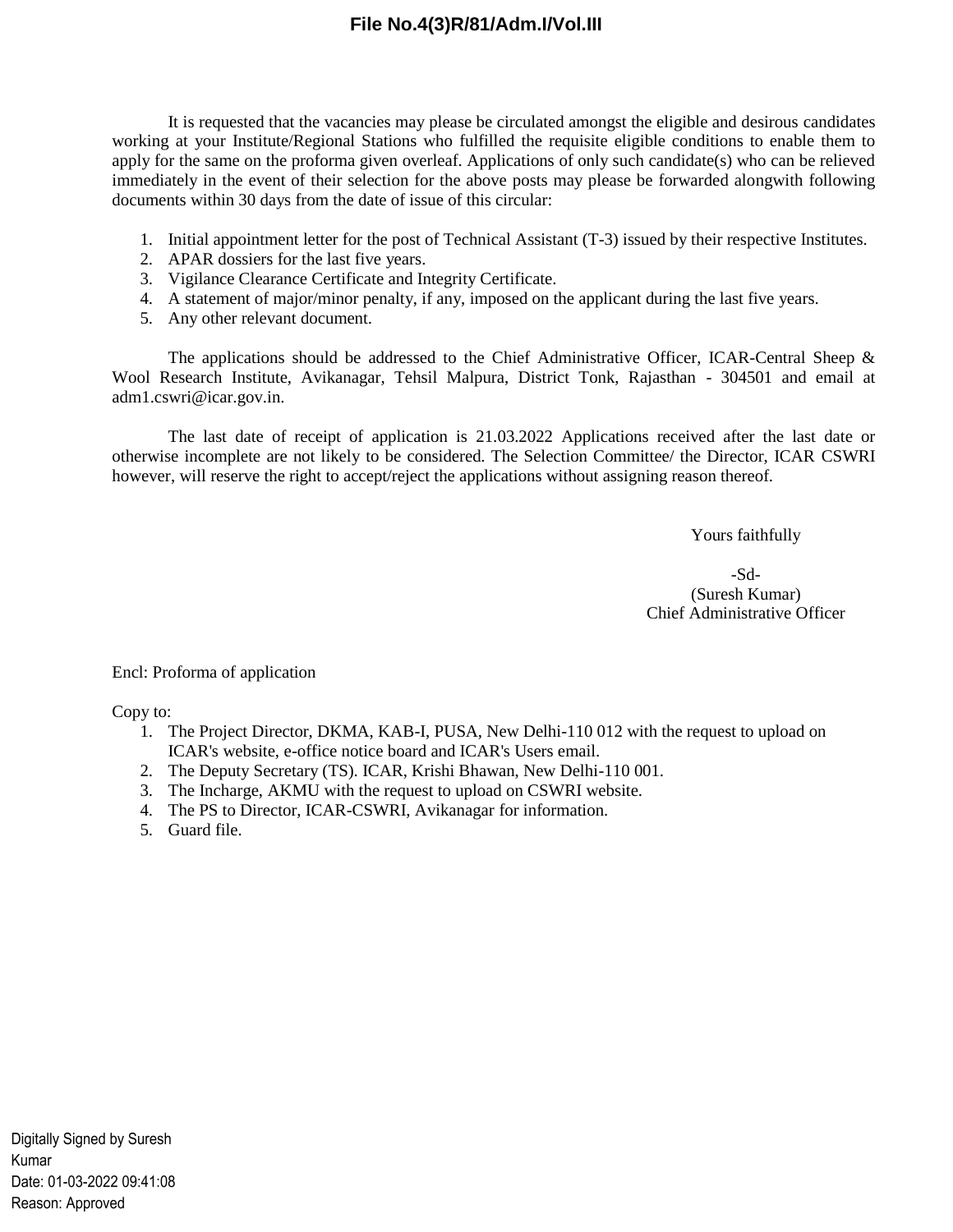# **ICAR-CENTRAL SHEEP & WOOL RESEARCH INSTITUTE AVIKANAGAR – 304501 (RAJASTHAN)**

## **Application Proforma for Inter-Institutional Transfer for the post of Technical Assistant (T-3)**

| Circular No.                                                                                                                                                                                                                                                                                                                                     |                                                                                                                       |
|--------------------------------------------------------------------------------------------------------------------------------------------------------------------------------------------------------------------------------------------------------------------------------------------------------------------------------------------------|-----------------------------------------------------------------------------------------------------------------------|
| Application for the post of                                                                                                                                                                                                                                                                                                                      |                                                                                                                       |
| 1. Name of the applicant (in block letters)                                                                                                                                                                                                                                                                                                      | <u> 1989 - Johann John Stone, mars eta biztanleria (h. 1989).</u>                                                     |
| 2. Father's/Husband's Name                                                                                                                                                                                                                                                                                                                       |                                                                                                                       |
| 3. Date of Birth & Place                                                                                                                                                                                                                                                                                                                         |                                                                                                                       |
| 4. Gender (Male/Female)                                                                                                                                                                                                                                                                                                                          |                                                                                                                       |
| 5. Whether belongs to SC/ST/OBC                                                                                                                                                                                                                                                                                                                  |                                                                                                                       |
| 6. Present Postal Address                                                                                                                                                                                                                                                                                                                        |                                                                                                                       |
| 7. Permanent Address                                                                                                                                                                                                                                                                                                                             | <u> 1989 - Johann John Stone, meil er fan de ferske fan de ferske fan de ferske fan de ferske fan de ferske fan d</u> |
| 8. Mobile No.                                                                                                                                                                                                                                                                                                                                    |                                                                                                                       |
| 9. E-mail ID                                                                                                                                                                                                                                                                                                                                     | <u> 1980 - Johann John Stone, mars eta biztanleria (h. 1980).</u>                                                     |
| 10. Date of Initial Appointment                                                                                                                                                                                                                                                                                                                  |                                                                                                                       |
| 11. Reasons of transfer (Please specify-Max<br>100 and attach necessary documents, if<br>any)<br>Spouse ground (Whether employed in<br>a)<br>ICAR Stage Govt./ Central Govt./<br>Autonomous Body/ PSUs. If yes, please<br>attach copy of self attested ID Proof<br>issued by spouse's department office<br>Medical ground (self or spouse)<br>b) |                                                                                                                       |
| Other, if any (Give details)<br>c)                                                                                                                                                                                                                                                                                                               |                                                                                                                       |

# 12. Educational Qualifications including Technical Qualifications  $(10<sup>th</sup>$  Onwards):

| S.  | Name of Examination | University/Board | Year of | Division $&$   |  | Subjects |  |
|-----|---------------------|------------------|---------|----------------|--|----------|--|
| No. |                     |                  | passing | % age of marks |  |          |  |
|     |                     |                  |         |                |  |          |  |
|     |                     |                  |         |                |  |          |  |
|     |                     |                  |         |                |  |          |  |
|     |                     |                  |         |                |  |          |  |
|     |                     |                  |         |                |  |          |  |